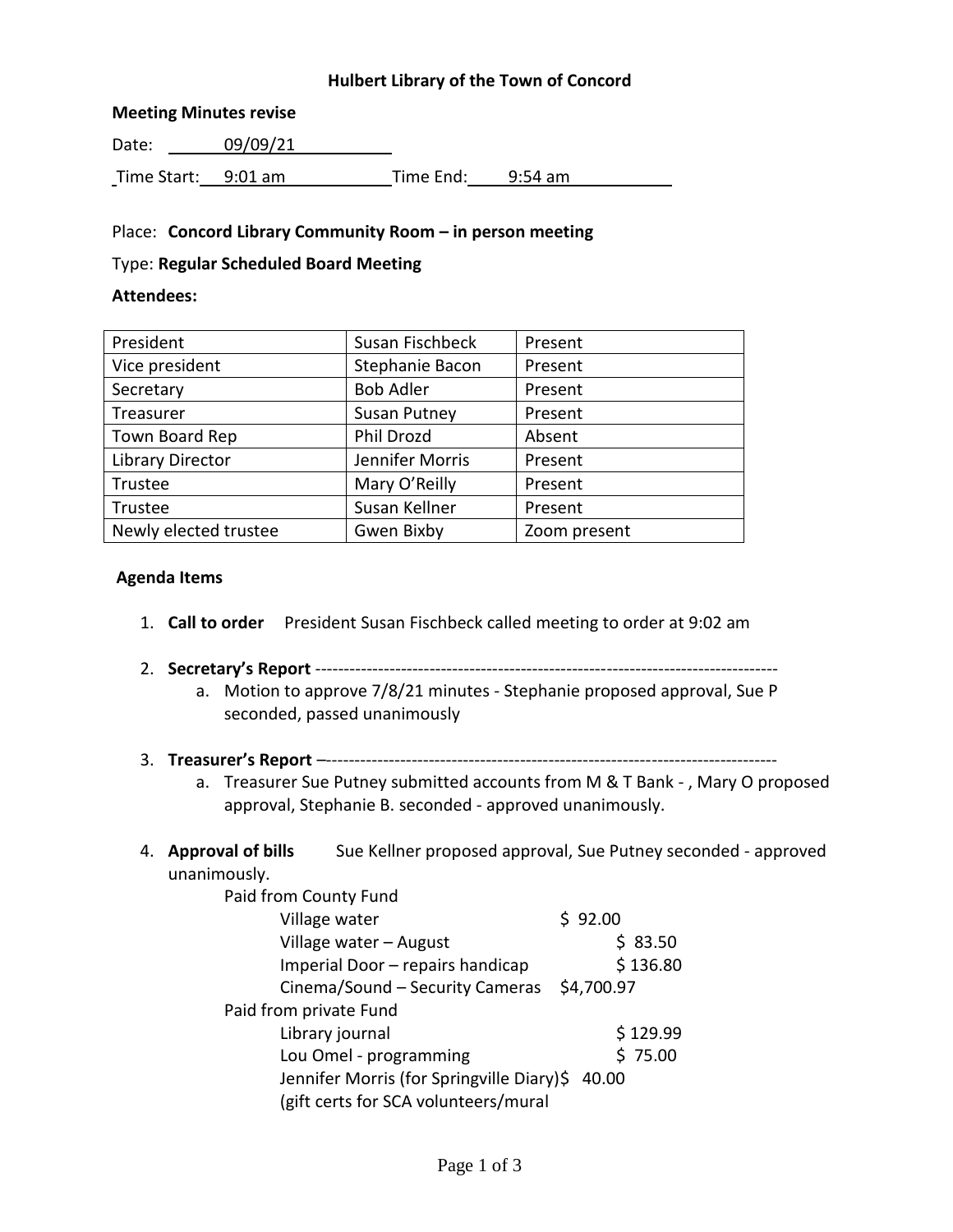**5. Town Board Report --------------------------------------------------------------------------------**

No Report

**6. Correspondence ------------------------------------------------------------------------------------**

Acknowledgement letters to Mary Stuart, John Baldwin, Gary Tillinghast and the Pioneer Radio Operators (see agenda for details)

## **7. Library Director's Report**

Director's Report attached

Also discussed pending staff approval from holding up hire of part time clerk. Retirements of existing staff in future years. Continuing education needs of existing staff members.

8. **Old Business** – President Sue F. suggested we revisit our planning process cut short by Covid and look at short (one year) and long term (5 year) plan. A copy of this document will be circulated to board for next meeting.

# **9. New Business**

President Sue F. suggested we incorporate facility use/outdoor space planning into our review for future planning. Possibly pay a landscape architect to give us a plan. Ideas circulated at meeting include:

Memory garden space

Gazebo incorporating a motion detector of internet/evening use

Also mentioned were

Library of Treasures

Memory kits (for individuals with memory impairment)

Seeding sharing library

Bifocal kit

Caregivers (incorporation of)

Motion to approve new board member Gwen Bixby Sue K. motioned, Sue P. seconded – unanimously accepted.

- 10. Next meeting date and time: October 14, 2021 at 9 am
- 11. Adjournment Meeting was adjourned at 9:58 am